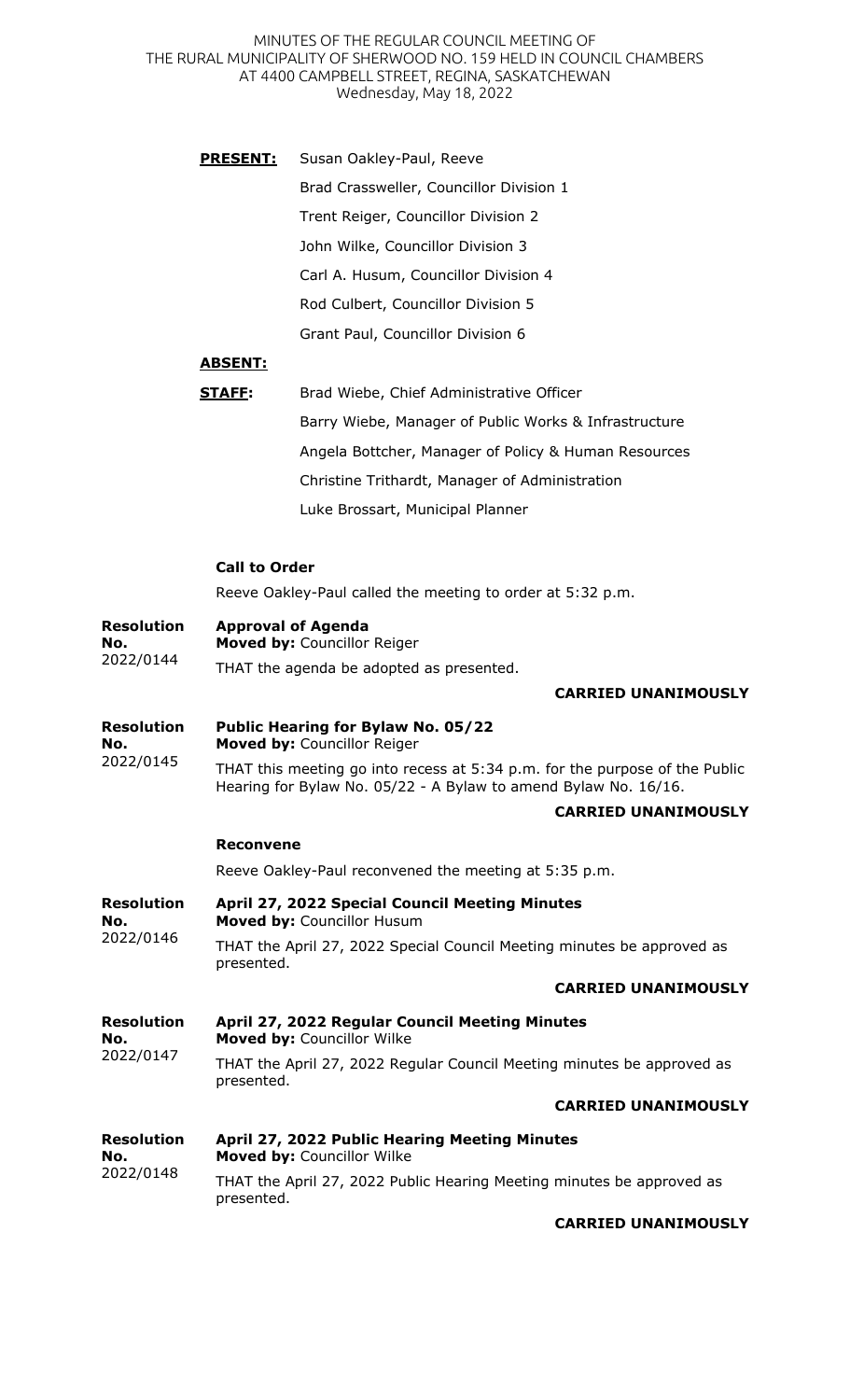|                                       | MINUTES OF THE REGULAR COUNCIL MEETING OF<br>THE RURAL MUNICIPALITY OF SHERWOOD NO. 159 HELD IN COUNCIL CHAMBERS<br>AT 4400 CAMPBELL STREET, REGINA, SASKATCHEWAN<br>Wednesday, May 18, 2022                             |
|---------------------------------------|--------------------------------------------------------------------------------------------------------------------------------------------------------------------------------------------------------------------------|
| <b>Resolution</b><br>No.              | <b>Financial Update &amp; Monthly Financial Reports</b><br>Moved by: Councillor Reiger                                                                                                                                   |
| 2022/0149                             | THAT the Monthly Financial Reports for April 30, 2022 be accepted as<br>information and filed.                                                                                                                           |
|                                       | <b>CARRIED UNANIMOUSLY</b>                                                                                                                                                                                               |
| <b>Resolution</b><br>No.<br>2022/0150 | <b>Monthly Reserve Fund Summary</b><br>Moved by: Councillor Crassweller                                                                                                                                                  |
|                                       | THAT the Monthly Reserve Fund Summary for April 30, 2022 be accepted<br>as information and filed.                                                                                                                        |
|                                       | <b>CARRIED UNANIMOUSLY</b>                                                                                                                                                                                               |
| <b>Resolution</b><br>No.<br>2022/0151 | <b>List of Accounts for Review</b><br>Moved by: Councillor Wilke                                                                                                                                                         |
|                                       | THAT cheque numbers 20167 to 20238 totaling \$123,218.55 for April 2022,<br>as outlined in the List of Accounts for Review, attached to and forming part<br>of these minutes, be accepted as information and filed; and, |
|                                       | THAT the Payroll and Electronic Funds Transfers for April 2022 totaling<br>\$199,379.47 be ratified.                                                                                                                     |
|                                       | <b>CARRIED UNANIMOUSLY</b>                                                                                                                                                                                               |
| <b>Resolution</b><br>No.<br>2022/0152 | <b>Public Works Operations and Projects Update - May</b><br>Moved by: Councillor Wilke                                                                                                                                   |
|                                       | THAT the May 2022 Public Works Operations and Projects Update report be<br>accepted as information and filed.                                                                                                            |
|                                       | <b>CARRIED UNANIMOUSLY</b>                                                                                                                                                                                               |
| Resolution<br>No.                     | <b>Decision on Dump Trailer</b><br>Moved by: Councillor Husum                                                                                                                                                            |
| 2022/0153                             | THAT the RM of Sherwood No. 159 purchase the 16ft tandem axle dump<br>trailer from Brandt Tractor Ltd. at the cost of \$19,500.00 plus taxes.                                                                            |
|                                       | <b>CARRIED UNANIMOUSLY</b>                                                                                                                                                                                               |
| <b>Resolution</b><br>No.<br>2022/0154 | <b>Lease 4th Grader</b><br>Moved by: Councillor Wilke                                                                                                                                                                    |
|                                       | THAT Administration add a fourth grader to the RM of Sherwood's Fleet of<br>Equipment to maintain the same level of service that was demonstrated in<br>$2021;$ and,                                                     |
|                                       | THAT a CAT 160 15AWD Motor Grader be leased at a monthly payment of<br>\$6,175.33 plus taxes for 36 months with a residual payment of<br>\$247,200.00 plus taxes be approved.                                            |
|                                       | <b>CARRIED</b>                                                                                                                                                                                                           |
| <b>Resolution</b><br>No.<br>2022/0155 | <b>Rural Integrated Roads for Growth (RIRG) Road Construction</b><br>Program Approval - Armour Road<br>Moved by: Councillor Husum                                                                                        |
|                                       | THAT the Rural Integrated Roads for Growth (RIRG) Road Construction<br>Program Approval - Armour Road report be accepted as information and<br>filed.                                                                    |
|                                       | <b>CARRIED UNANIMOUSLY</b>                                                                                                                                                                                               |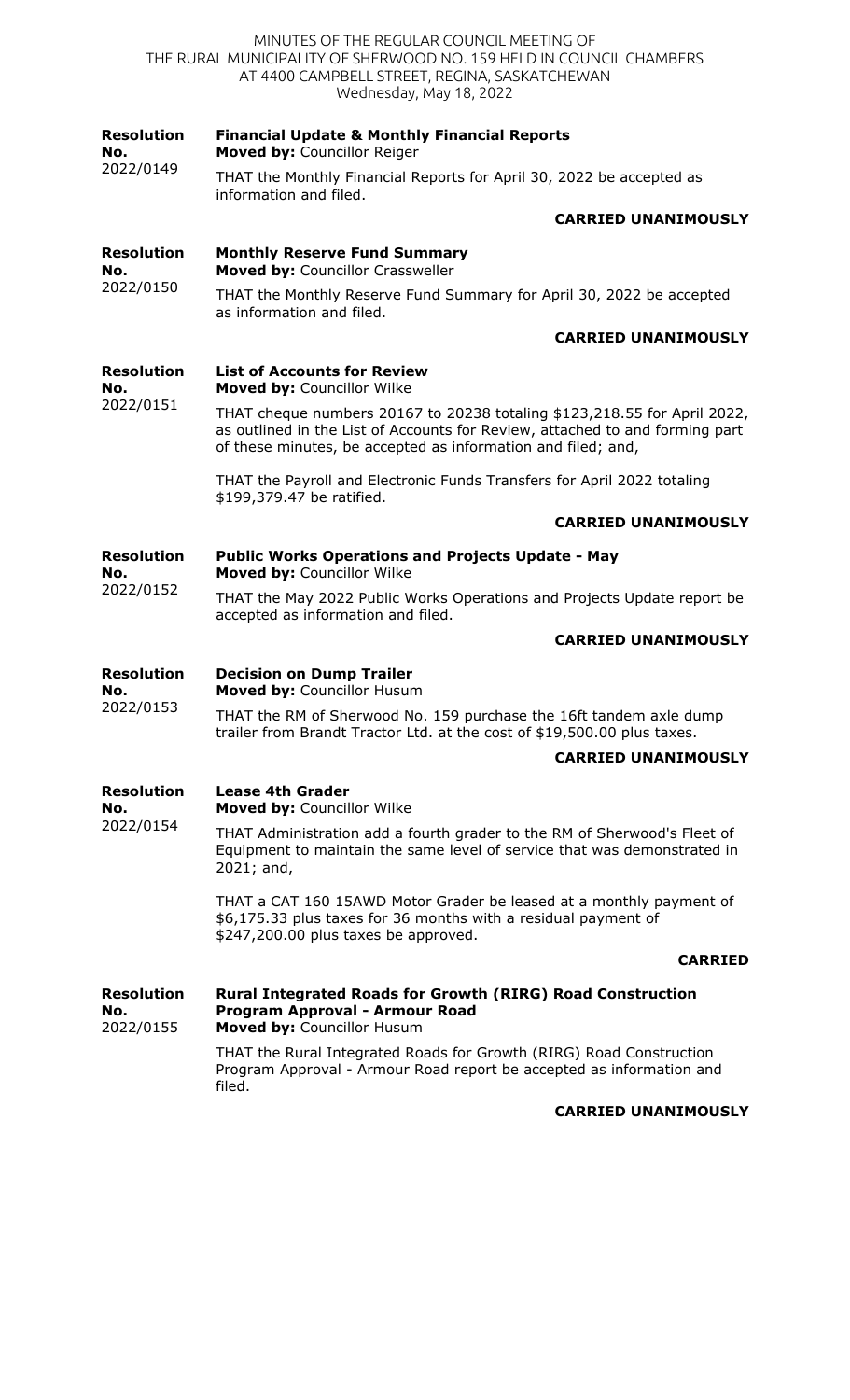| <b>Resolution</b><br>No.              | <b>Professional Building Inspections Certificate of Appointment</b><br><b>Addendum</b>                                                                                                                                                                                                                          |
|---------------------------------------|-----------------------------------------------------------------------------------------------------------------------------------------------------------------------------------------------------------------------------------------------------------------------------------------------------------------|
| 2022/0156                             | Moved by: Councillor Crassweller<br>THAT in accordance with the service agreement with Professional Building                                                                                                                                                                                                    |
|                                       | Inspections, Inc., the RM of Sherwood No. 159 hereby resolves to issue a<br>Certificate of Appointment for Amanda Kaufmann, a Licensed Building<br>Official, Class 2 inspector; who is a resident of the Province of<br>Saskatchewan; and,                                                                      |
|                                       | THAT the RM of Sherwood No. 159 hereby resolves to issue a Certificate of<br>Appointment for Virginia Shepley, a Class 3 Licensed Building Official, who<br>is a resident of the Province of Saskatchewan.                                                                                                      |
|                                       | <b>CARRIED UNANIMOUSLY</b>                                                                                                                                                                                                                                                                                      |
| <b>Resolution</b><br>No.<br>2022/0157 | Concept Plan Appending and Rezone of SE 24-17-19-W2M - Official<br><b>Community Plan Amendment - 2nd Reading</b><br>Moved by: Councillor Wilke                                                                                                                                                                  |
|                                       | THAT Bylaw No. 05/22 - A Bylaw to amend Bylaw No. 16/16, be read a<br>second time.                                                                                                                                                                                                                              |
|                                       | <b>CARRIED UNANIMOUSLY</b>                                                                                                                                                                                                                                                                                      |
| <b>Resolution</b><br>No.<br>2022/0158 | Concept Plan Appending and Rezone of SE 24-17-19W2M - Official<br><b>Community Plan Amendment - 3rd Reading</b><br>Moved by: Councillor Husum                                                                                                                                                                   |
|                                       | THAT Bylaw No. 05/22 - A Bylaw to amend Bylaw No. 16/16, be read a<br>third time and hereby adopted.                                                                                                                                                                                                            |
|                                       | <b>CARRIED UNANIMOUSLY</b>                                                                                                                                                                                                                                                                                      |
| <b>Resolution</b><br>No.<br>2022/0159 | DP 22-016: Discretionary Use Application for Industry, Agricultural<br>(Pacific Ridge Processing Plant - grain/seed cleaning process and<br>warehouse facility and the supporting offices) at SE 14-18-21 W2M<br>Moved by: Councillor Paul                                                                      |
|                                       | THAT Discretionary Use DP 22-016 for Industry, Agricultural (grain/seed<br>cleaning process and warehouse facility and the supporting offices) at<br>Blk/Par A- Plan 102383737 Ext 0 within SE 14-18-21 W2M be TABLED until<br>the June 15, 2022 Regular Meeting of Council.                                    |
|                                       | <b>CARRIED</b>                                                                                                                                                                                                                                                                                                  |
| <b>Resolution</b><br>No.<br>2022/0160 | DP 22-001: Discretionary Use Application for Industry, Agricultural<br>(Canola Crushing Plant) at E 1/2 8-18-19 W2, W 1/2 9-18-19 W2,<br>portions of SE 9-18-19 W2 and NE 5-18-19 W2, portion of SW 8-18-<br>19 W2, portion of NW 5-18-19 W2, portions of SE, SW, and NW 7-<br>18-19 W2.                        |
|                                       | Moved by: Councillor Culbert                                                                                                                                                                                                                                                                                    |
|                                       | <b>THAT</b> Discretionary Use DP-22-001 for Industry, Agricultural at E $\frac{1}{2}$ 8-18-<br>19 W2, W 1/2 9-18-19 W2, portions of SE 9-18-19 W2 and NE 5-18-19 W2,<br>portion of SW 8-18-19 W2, portion of NW 5-18-19 W2, portions of SE, SW,<br>and NW 7-18-19 W2 be APPROVED with the following conditions: |
|                                       | 1. That the site shall be developed in accordance with the approved site<br>plan and that the intended use of the site is for Industry, Agricultural -<br>Canola Crushing Facility.                                                                                                                             |
|                                       | 2. Prior to the development permit being issued, a development<br>agreement is to be negotiated between the RM of Sherwood and the<br>Applicant.                                                                                                                                                                |
|                                       | 3. The lot be kept free of refuse, and activities on-site shall not be a<br>nuisance as per Bylaw 07-15.                                                                                                                                                                                                        |
|                                       | 4. Prior to any aggregate being added to the site, a road haul and road<br>maintenance agreement is to be negotiated between the RM of<br>Sherwood and the Applicant.                                                                                                                                           |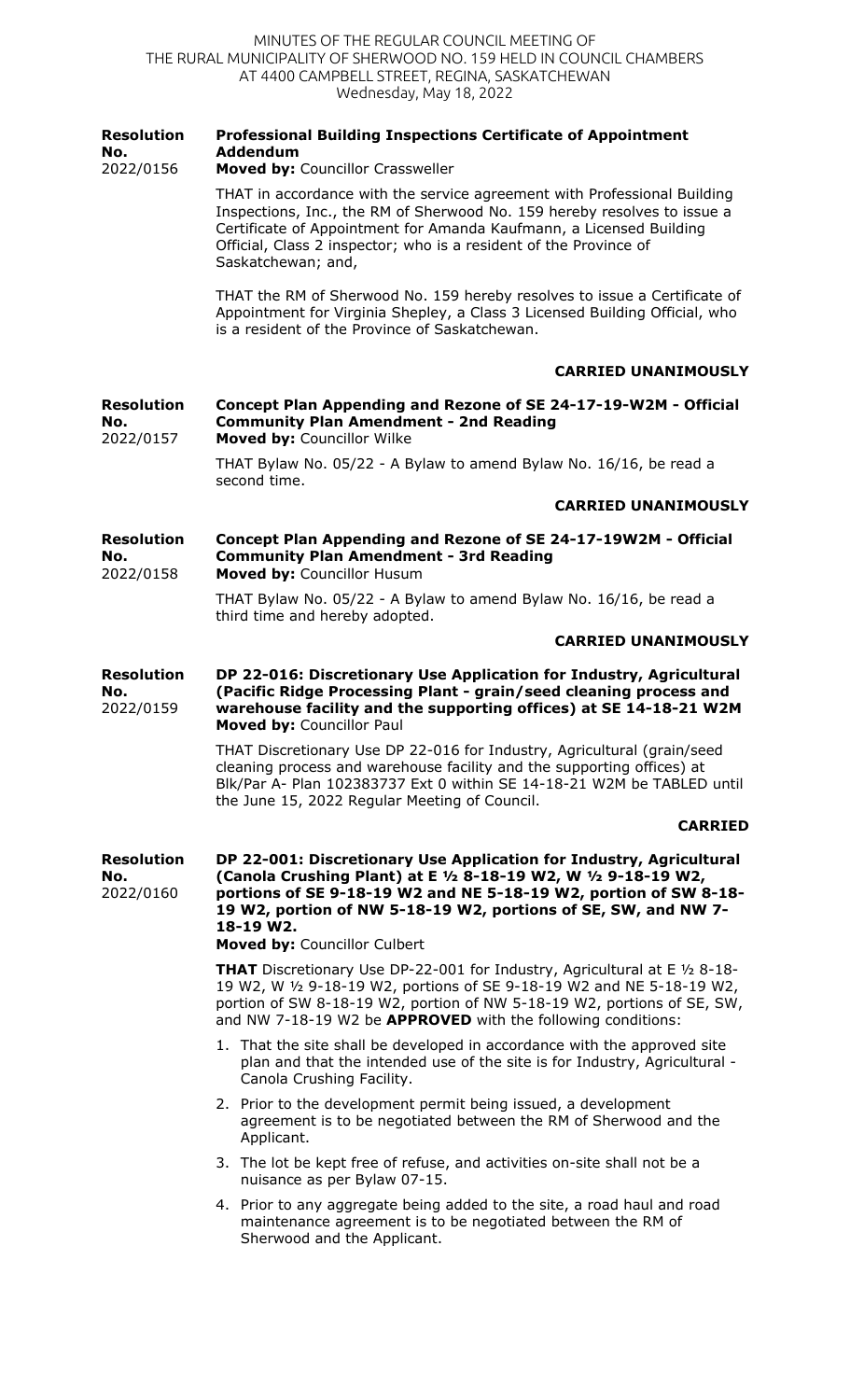|                                       | Resolution No. 2022/0160 continued                                                                                                                                                                                                                                               |
|---------------------------------------|----------------------------------------------------------------------------------------------------------------------------------------------------------------------------------------------------------------------------------------------------------------------------------|
|                                       | 5. Drainage shall be maintained on-site and not negatively affect adjacent<br>properties. The provision of a site grading and drainage plan prepared<br>and stamped by a professional engineer shall be provided and approved<br>by the RM prior to commencement of development. |
|                                       | 6. Construction of any buildings shall not commence until a building permit<br>has been issued.                                                                                                                                                                                  |
|                                       | 7. The landowner is responsible for all costs of the servicing and<br>development of the property.                                                                                                                                                                               |
|                                       | 8. This permit is subject to the standards and requirements of Provincial<br>Regulations, and all other applicable bylaws and requirements.                                                                                                                                      |
|                                       | 9. Applicant to provide record drawings with engineer certification that all<br>site development is in accordance with approved plans.                                                                                                                                           |
|                                       | <b>CARRIED UNANIMOUSLY</b>                                                                                                                                                                                                                                                       |
| <b>Resolution</b><br>No.              | <b>Recess</b><br>Moved by: Councillor Husum                                                                                                                                                                                                                                      |
| 2022/0161                             | THAT this meeting go into recess at 7:13 p.m.                                                                                                                                                                                                                                    |
|                                       | <b>CARRIED</b>                                                                                                                                                                                                                                                                   |
|                                       | <b>Reconvene</b>                                                                                                                                                                                                                                                                 |
|                                       | Reeve Oakley-Paul reconvened the meeting at 7:30 p.m.                                                                                                                                                                                                                            |
| <b>Resolution</b><br>No.              | <b>May.2022 - Administration Update</b><br>Moved by: Councillor Crassweller                                                                                                                                                                                                      |
| 2022/0162                             | THAT the May 2022 Administration Update report be accepted as<br>information and filed.                                                                                                                                                                                          |
|                                       | <b>CARRIED UNANIMOUSLY</b>                                                                                                                                                                                                                                                       |
| <b>Resolution</b><br>No.              | Fire Dispatch Invoice 2021-00202<br>Moved by: Councillor Wilke                                                                                                                                                                                                                   |
| 2022/0163                             | THAT Accounts Receivable Invoice # 2021-00202 in the amount of<br>\$1,736.64 for a fire dispatch call on Accounts Receivable Account No.<br>DUF002 be transferred to Tax Roll No. 1253 000.                                                                                      |
|                                       | <b>CARRIED UNANIMOUSLY</b>                                                                                                                                                                                                                                                       |
| <b>Resolution</b><br>No.              | Fire Dispatch Invoice 2021-00206<br>Moved by: Councillor Wilke                                                                                                                                                                                                                   |
| 2022/0164                             | THAT Accounts Receivable Invoice # 2021-00206 in the amount of<br>\$1,815.28 for a fire dispatch call on Accounts Receivable Account No.<br>PRO004 be transferred to Tax Roll No. 202 000.                                                                                       |
|                                       | <b>CARRIED UNANIMOUSLY</b>                                                                                                                                                                                                                                                       |
| <b>Resolution</b><br>No.              | 2022 Agricultural Producers Association of Saskatchewan<br>Moved by: Councillor Husum                                                                                                                                                                                            |
| 2022/0165                             | THAT the request for Agricultural Producers Association of Saskatchewan<br>(APAS) 2022 Membership be DENIED.                                                                                                                                                                     |
|                                       | <b>CARRIED UNANIMOUSLY</b>                                                                                                                                                                                                                                                       |
|                                       | Councillor Reiger declared a conflict of interest and departed Council<br>Chambers at 8:00 p.m.                                                                                                                                                                                  |
| <b>Resolution</b><br>No.<br>2022/0166 | <b>Regina Airport Authority Board of Directors Nomination</b><br>Moved by: Councillor Wilke                                                                                                                                                                                      |
|                                       | THAT Resolution No. 2022/0133 appointing Delaine Anderson to the Regina<br>Airport Authority Inc. Board of Directors be RESCINDED.                                                                                                                                               |
|                                       | <b>CARRIED UNANIMOUSLY</b>                                                                                                                                                                                                                                                       |

*Councillor Reiger entered Council Chambers at 8:03 p.m.*